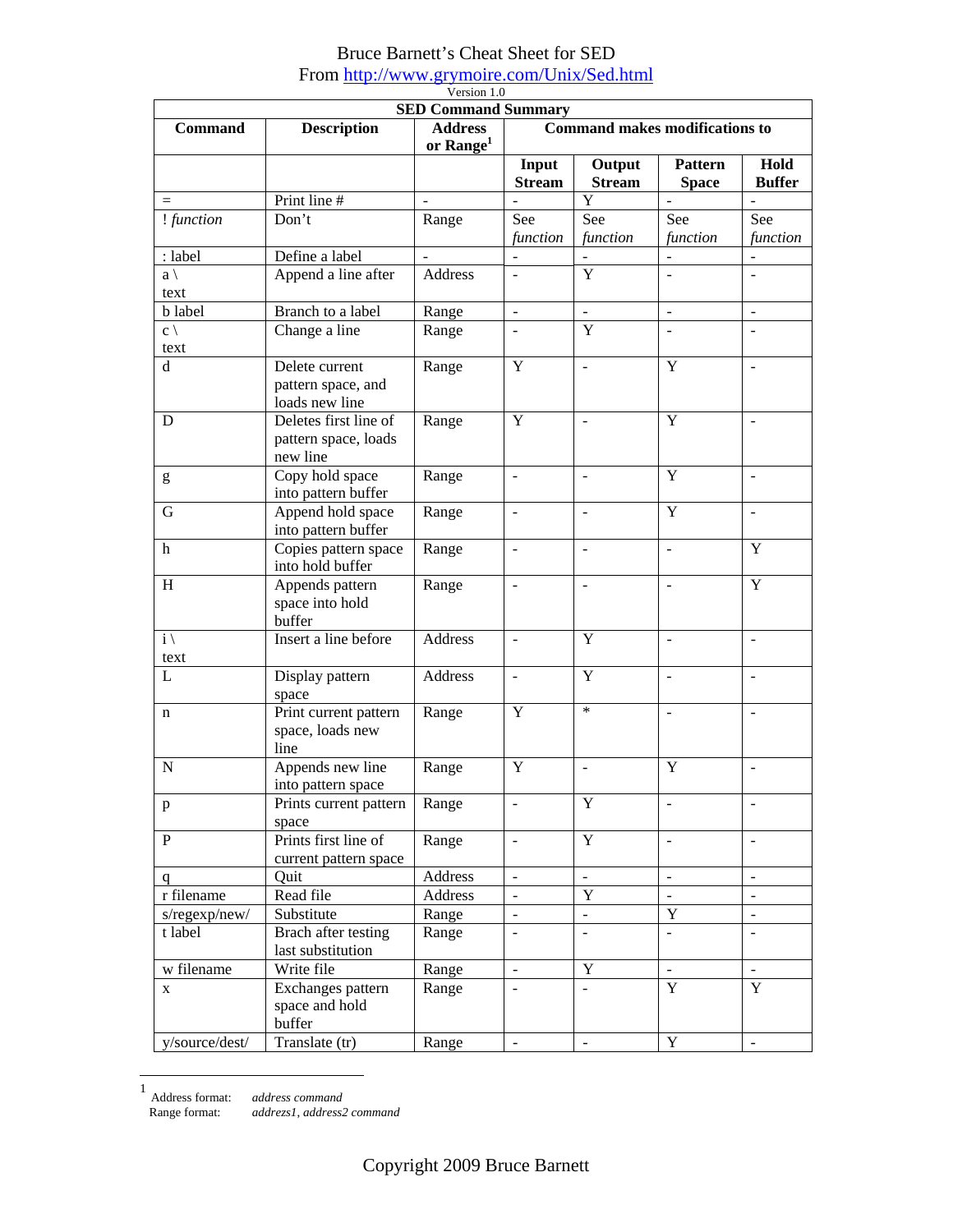Command formats:

 Address command Address1, Address2 command (Range format) : label ! function # comment { command1;command2;command3} ! { command1;command2;command3}

| <b>Address Formats</b> | <b>Meaning</b>                          |  |  |
|------------------------|-----------------------------------------|--|--|
| number                 | Line Number                             |  |  |
|                        | Last Line                               |  |  |
| /regexp/               | All lines that match regular expression |  |  |
| $Xregexp{X}$           | All lines that match regular expression |  |  |
|                        | (GNU extension)                         |  |  |

| Substitute flags                                                   |                                                    |  |  |  |
|--------------------------------------------------------------------|----------------------------------------------------|--|--|--|
| s/regexp/replacement/ <i>flags</i> $-flags$ may be zero or more of |                                                    |  |  |  |
|                                                                    | global – change all occurrences on the line        |  |  |  |
|                                                                    | print – print the pattern space if a               |  |  |  |
|                                                                    | replacement is made                                |  |  |  |
| w file                                                             | write to the file if a replacement is made         |  |  |  |
| number                                                             | change the <i>number</i> occurrence, not the first |  |  |  |

| <b>Command Line Argument</b> | <b>Long Version of</b>           | <b>Purpose</b>          |  |
|------------------------------|----------------------------------|-------------------------|--|
|                              | <b>Argument</b> (GNU extensions) |                         |  |
| $-V$                         | --version                        |                         |  |
| $-h$                         | --help                           |                         |  |
| -n                           | --quiet                          | Don't print the pattern |  |
|                              | --silent                         | space unless explicitly |  |
|                              |                                  | stated                  |  |
| -e script                    | --expression=script              | Execute sed script      |  |
| -f filename                  | --file=filename                  | Execute sed commands in |  |
|                              |                                  | filename                |  |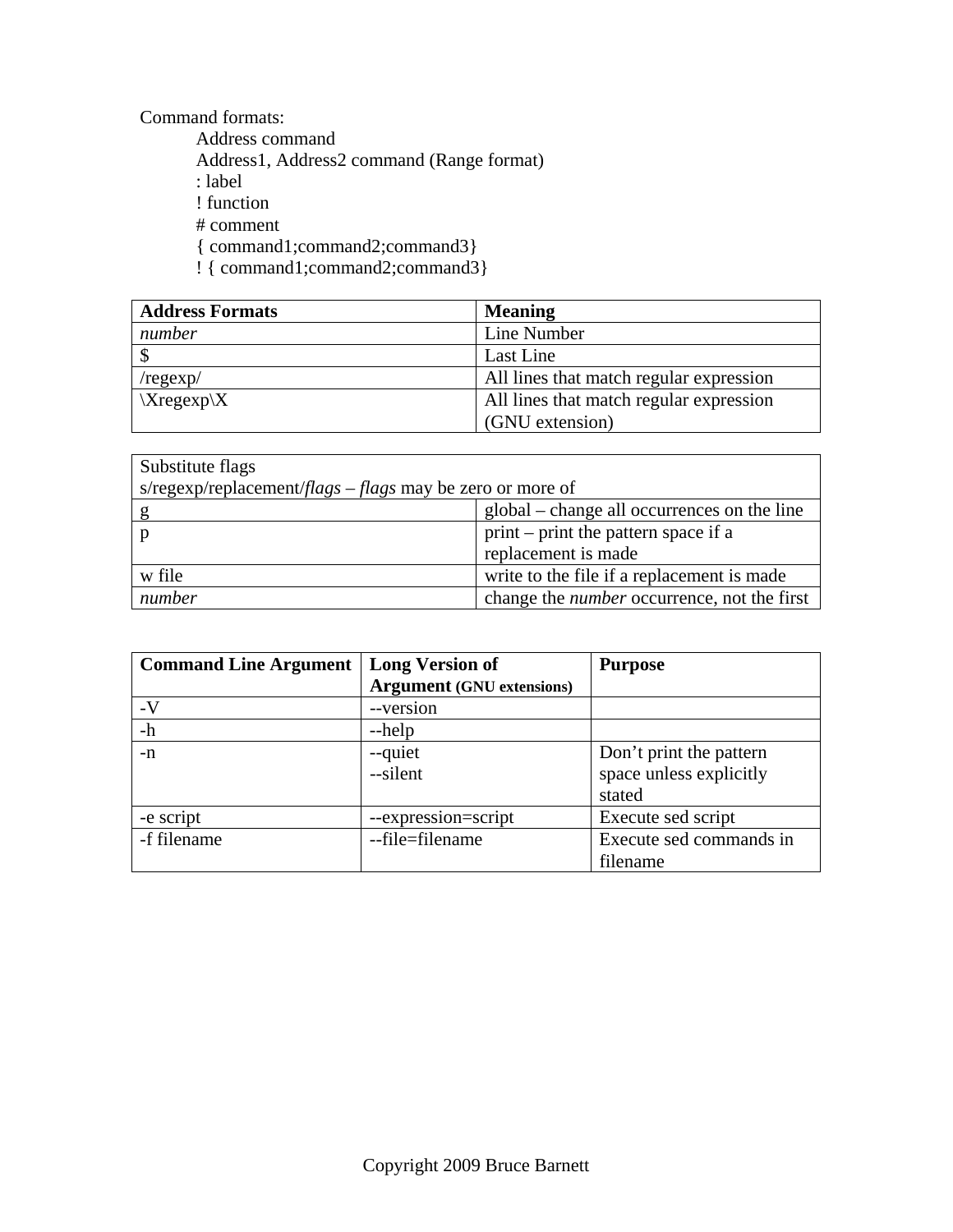| <b>Equivalent commands</b>                            |       |         |                             |  |
|-------------------------------------------------------|-------|---------|-----------------------------|--|
| Examples showing relationship between -n, d, p, and ! |       |         |                             |  |
| <b>Sed</b>                                            | Range | Command | <b>Results</b>              |  |
| sed -n                                                | 1,10  | p       | Print first 10 lines        |  |
| sed -n                                                | 11,\$ | !p      | Print first 10 lines        |  |
| sed                                                   | 1,10  | !d      | Print first 10 lines        |  |
| sed                                                   | 11,\$ | d       | Print first 10 lines        |  |
| sed -n                                                | 1,10  | !p      | Print last 10 lines         |  |
| sed -n                                                | 11,\$ | p       | Print last 10 lines         |  |
| sed                                                   | 1,10  | d       | Print last 10 lines         |  |
| sed                                                   | 11,\$ | !d      | Print last 10 lines         |  |
| sed -n                                                | 1,10  | d       | Nothing printed             |  |
| sed -n                                                | 1,10  | !d      | Nothing printed             |  |
| sed -n                                                | 11,\$ | d       | Nothing printed             |  |
| sed -n                                                | 11,\$ | !d      | Nothing printed             |  |
| sed                                                   | 1,10  | p       | Print first 10 lines twice, |  |
|                                                       |       |         | Then next 10 lines once     |  |
| sed                                                   | 11,\$ | !p      | Print first 10 lines twice, |  |
|                                                       |       |         | Then last 10 lines once     |  |
| sed                                                   | 1,10  | !p      | Print first 10 lines once,  |  |
|                                                       |       |         | Then last 10 lines twice    |  |
| sed                                                   | 11,\$ | P       | Print first 10 lines once,  |  |
|                                                       |       |         | Then last 10 lines twice    |  |

## **Examples of complex commands:**

| Summary of "n/N" "d/D" and "p/P" commands w/Pattern Space and Input |             |                |                 |                    |                 |
|---------------------------------------------------------------------|-------------|----------------|-----------------|--------------------|-----------------|
| <b>Pattern</b>                                                      | <b>Next</b> | <b>Command</b> | Output          | <b>New Pattern</b> | <b>New Next</b> |
| <b>Space</b>                                                        | Input       |                |                 | <b>Space</b>       | Input           |
| AB                                                                  | CD          | n              | $<$ default $>$ | CD                 | EF              |
| AB                                                                  | CD.         | N              |                 | $AB\nCD$           | EF              |
| AB                                                                  | CD          | d              |                 | CD                 | EF              |
| AB                                                                  | <b>CD</b>   | D              |                 | CD                 | EF              |
| AB                                                                  | CD          | p              | AB              | CD                 | EF              |
| AB                                                                  | <b>CD</b>   | P              | AB              | <b>CD</b>          | EF              |
| $AB\nCD$                                                            | EF          | n              | $<$ default $>$ | EF                 | <b>GH</b>       |
| $AB\nCD$                                                            | EF          | N              |                 | $AB\nCD\nE$        | <b>GH</b>       |
| $AB\nCD$                                                            | EF          | d              |                 | EF                 | <b>GH</b>       |
| $AB\nCD$                                                            | EF          | D              |                 | <b>CD</b>          | EF              |
| $AB\nCD$                                                            | EF          | p              | $AB\nCD$        | $AB\nCD$           | EF              |
| $AB\nCD$                                                            | EF          | P              | AB              | $AB\nCD$           | EF              |